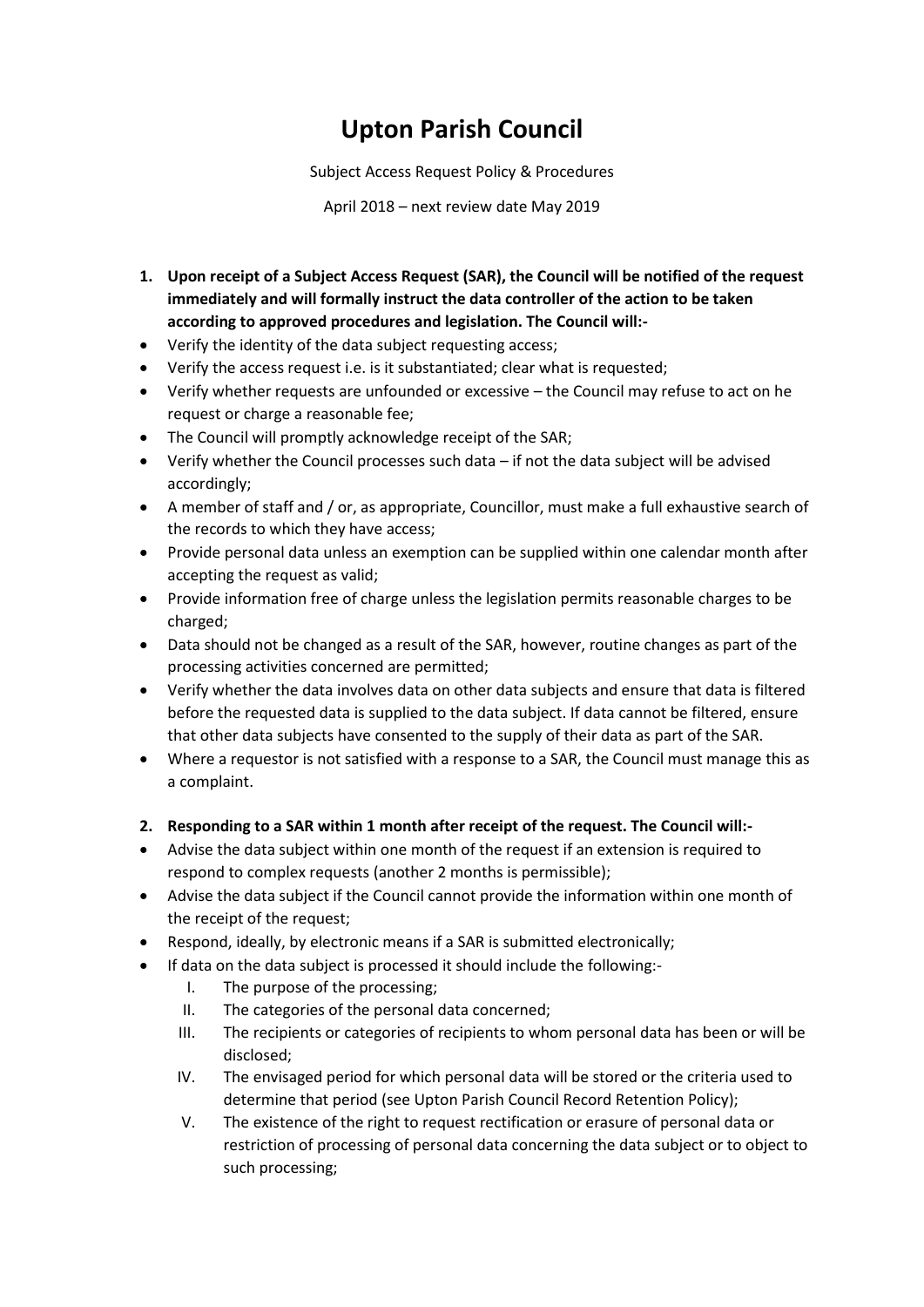- VI. The right to lodge a complaint with the Information Commissioners Office;
- VII. If the data has not been collected from the data subject the source of such data;
- VIII. The existence of any automated decision making, including profiling and any meaningful information and significance of the consequences of such processing for the data subject.
- Provide a copy of the personal data undergoing processing.

# **3. Procedure for how must the Council respond:-**

- I. Notify the Council of a request;
- II. Verify identity of the requestor:- The Council will accept 2 the following forms of identification (dated within the past 3 months) – Current UK/EEA Passport
	- UK photocard Driving Licence (Full or Provisional)
	- EEA National Identity Card
	- Financial Statement
	- Utility Bill
	- Most recent mortgage statement
	- Most recent council tax bill
	- Tenancy agreement
- III. Emails (including archived emails, deleted but are still recoverable); word documents; spreadsheets; databases; systems; removable media; tape recordings; paper records in relevant filing systems will be searched;
- IV. Personal data cannot be withheld because you believe it will be misunderstood: instead, you should provide an explanation with the personal data. Personal data must be provided in an intelligible form. An explanation of any codes, acronyms and complex terms. Data must be supplied in a permanent form except where the person agrees or where it is impossible or would involve undue effort. You must redact any exempt personal data from the released documents and explain what data is being withheld.
- V. A database is maintained allowing the council to report on the volume of requests and compliance against the statutory timescale;
- VI. When requesting to a complaint the council will advise the requestor that they may complain to the ICO f they remain unhappy with the outcome.

# **4. All letters will include the following:-**

- I. The purposes of the processing;
- II. The categories of the personal data concerned;
- III. The recipients or categories of recipients to whom personal data has been or will be disclosed;
- IV. The period for which personal data will be stored (Upton Parish Council Document Retention Policy);
- V. The existence of the right to request rectification or erasure of personal data or restriction of processing;
- VI. The right to lodge a complaint with the ICO;
- VII. If the data has not been collected from the data subject the source of such data;
- VIII. The existence of any automated decision making.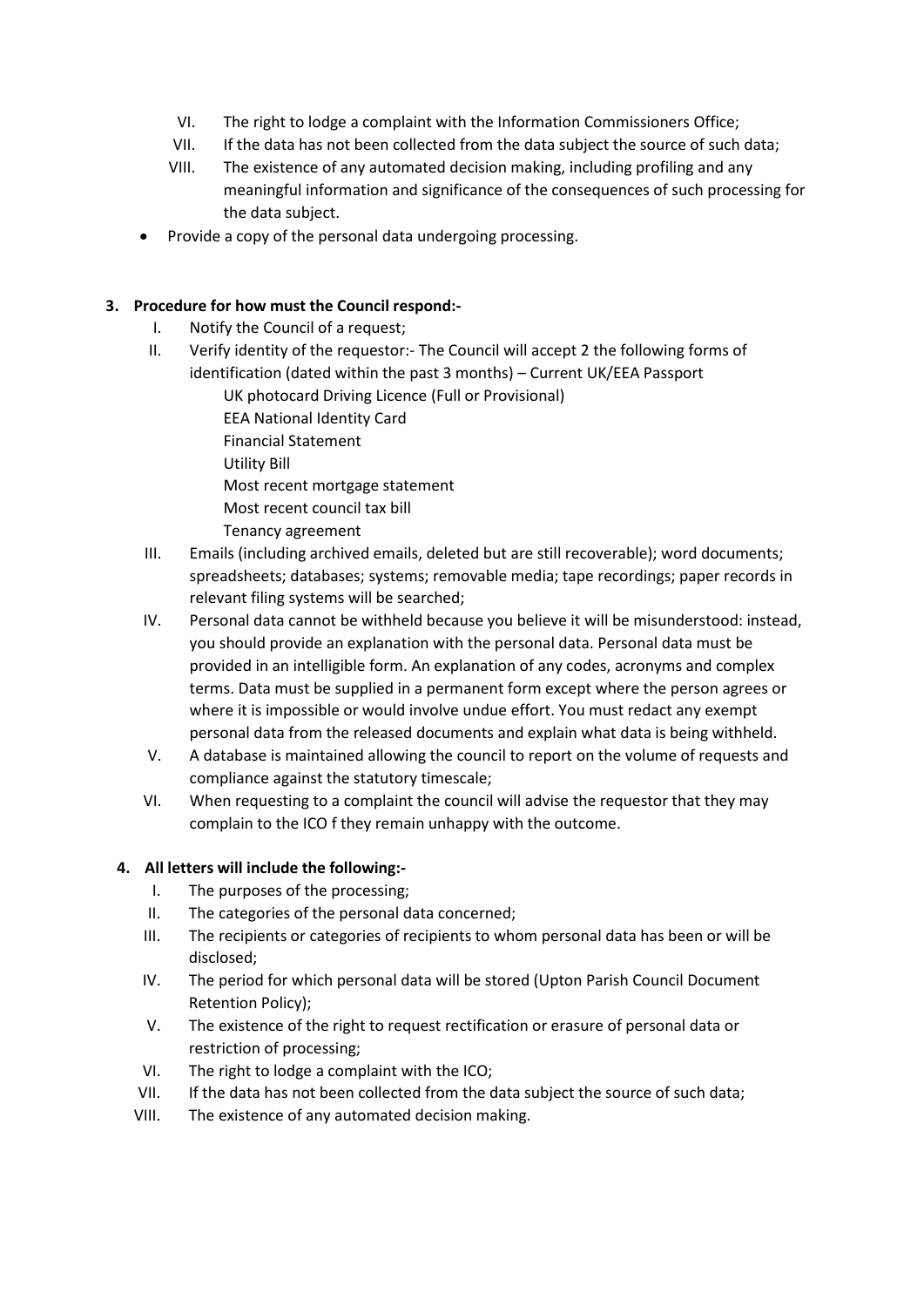### **5. Replying to SAR providing the requested personal data:-**

### Dear (SAR Requestor),

Thank you for your letter of (date) making a data subject access request for (subject). Upton Parish Council are pleased to enclose the personal data you requested.

(Include I – VIII section 4 above).

Copyright in the personal data you have been given belongs to the council or to another party. Copyright material must no be copied, distributed, modified, repreoduced, transmitted, published or otherwise made available in whole or in part without the prior written consent of the copyright holder.

Yours sincerely,

## **6. Release of part of the personal data, when the remainder is covered by an exemption:-**

#### Dear (SAR Requestor),

Thank you for your letter of (date) making a data subject access request for (subject). To answer our request we searched our records for personal data relating to you:-

(List the areas searched).

I am pleased to enclose (some / most) of the personal data you requested. (If ay personal data has been removed) We have removed any obvious duplicate personal data that we noticed as we processed your request, as well as any personal data that is not abut you. You will notice that (if there are gaps in the document) parts of the document(s) have been blacked out. (OR, if there are fewer documents enclosed) I have not enclosed all of the personal data you requested. This is because (explain why it is exempt).

(Include I – VIII section 4 above).

Copyright in the personal data you have been given belongs to the council or to another party. Copyright material must no be copied, distributed, modified, repreoduced, transmitted, published or otherwise made available in whole or in part without the prior written consent of the copyright holder.

Yours sincerely,

#### **7. Replying to a SAR explaining why we cannot provide any of the requested personal data:-**

#### Dear (SAR Requestor),

Thank you for your letter of (date) making a data subject access request for (subject).

I regret we cannot provide the personal data you requested. This is because (explanation where appropriate).

(Examples include where one of the exemptions under the data protection legislation applies. For example, the personal data might include personal data which is 'legally